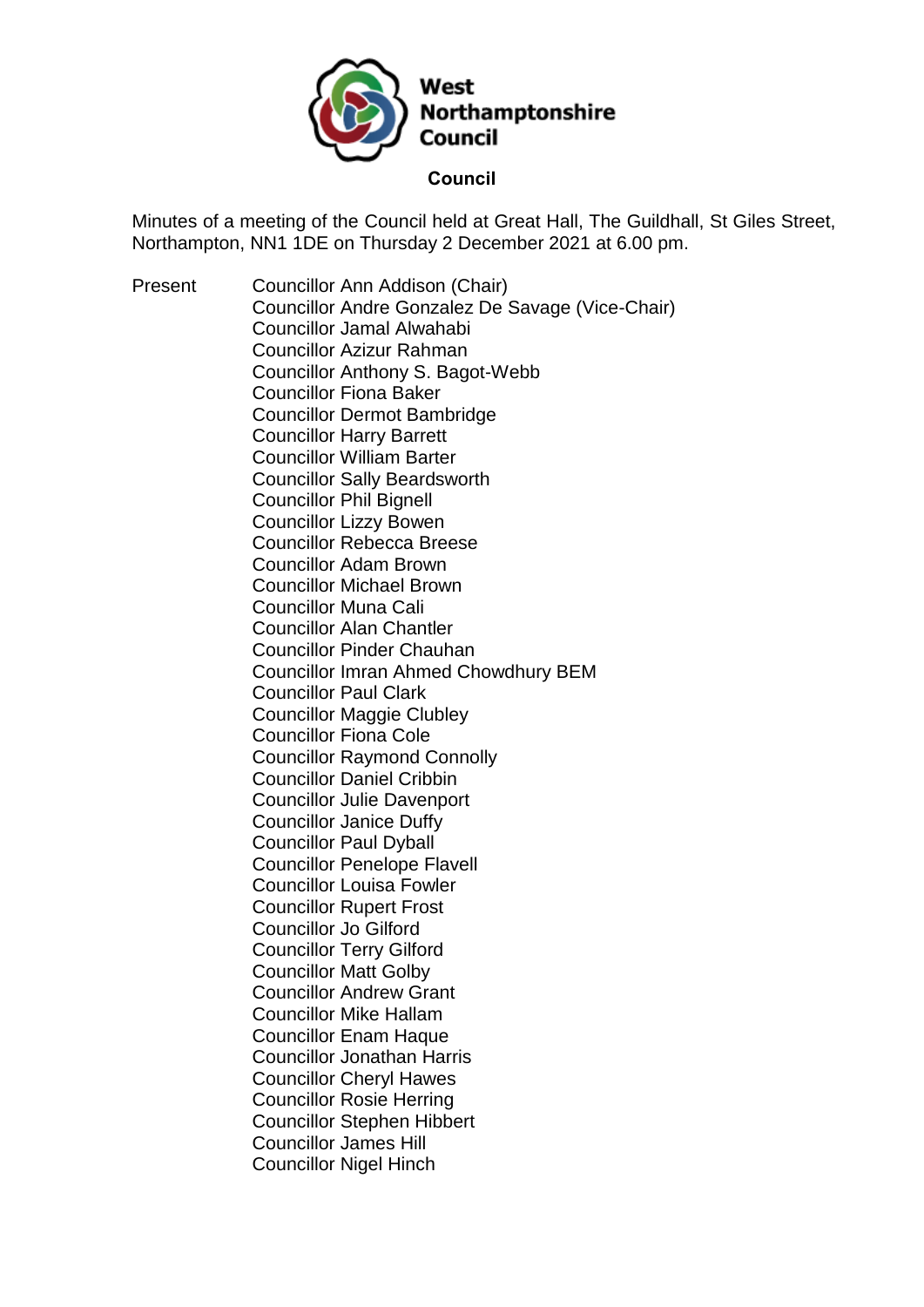Councillor Keith Holland-Delamere Councillor Mark Hughes Councillor Rosie Humphreys Councillor Cecile Irving-Swift Councillor David James Councillor Koulla Jolley Councillor Paul Joyce Councillor Andrew Kilbride Councillor Anna King Councillor Jamie Lane Councillor Phil Larratt Councillor Daniel Lister Councillor Malcolm Longley Councillor Greg Lunn Councillor Charles Manners Councillor Ian McCord Councillor Dennis Meredith Councillor Colin Morgan Councillor Charles Morton Councillor Jonathan Nunn Councillor Suresh Patel Councillor Ken Pritchard Councillor Bob Purser Councillor Wendy Randall Councillor Emma Roberts Councillor Jake Roberts Councillor Sam Rumens Councillor Cathrine Russell Councillor Lisa Samiotis Councillor Brian Sargeant Councillor Sue Sharps Councillor John Shephard Councillor David Smith Councillor Zoe Smith Councillor Richard Solesbury-Timms Councillor Laura Stevenson Councillor Danielle Stone Councillor Winston Strachan Councillor Nick Sturges-Alex Councillor Walter Tarasiewicz Councillor Mike Warren

44. **Apologies for Absence**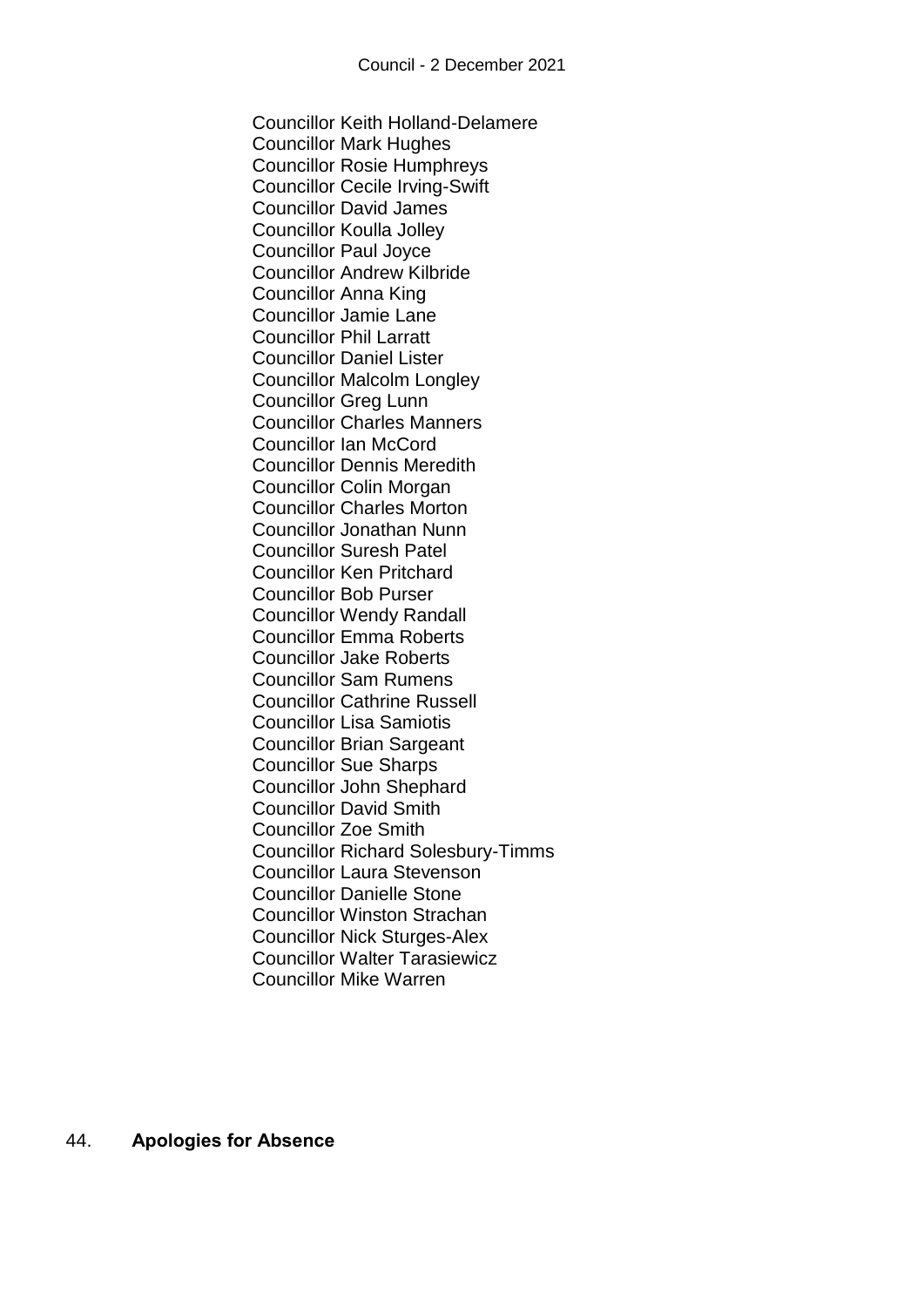Apologies for absence were received from Councillors Ashraf, Clarke, Cooper, G Eales, T Eales, Eastwood, Matten and Parker. Councillors Grant, Herring, Hill and Sharps would be arriving late.

#### 45. **Declarations of Interest**

None.

#### 46. **Minutes of Council**

The minutes of the meeting held on 23<sup>rd</sup> September 2021 were agreed and signed by the Chairman.

#### 47. **Chairman's Announcements**

The Chairman announced the passing of Alderman Michael Hill who was a member of Northampton Borough Council from 1999 until 2017 and a member of Northamptonshire County Council from 2005 to 2009. He served as Mayor of Northampton from 2009 to 2010 and was serving as Mayor of Bradley Stoke, South Gloucestershire, at the time of his death.

The Chairman announced the passing of Alderman Barry Massey, former Northampton Borough Council and Northamptonshire County Council member. He served as Ward Member for St Crispin's from 1979, for St. George's from 1983 to 1991 and for Park from 1999 to 2007. Alderman Massey served as a County Councillor from 1977 to 1981, and again from 2001 to 2005. He was the Mayor of Northampton from 2004 to 2005 and is survived by 2 children and 4 grandchildren.

The Chairman led Council in a minute's silence to remember Alderman Hill and Alderman Massey.

The Chairman reminded Council of the upcoming Carol Service on 12<sup>th</sup> December and asked members to RSVP if they had not already done so.

### 48. **Public Participation**

- (1) There had been 1 request to submit a petition from Councillor Harris on behalf of a member of the public in relation to Item 19, motion 3. Councillor Harris would submit the petition at the end of the meeting and refer to it when he seconded the motion.
- (2) The Chairman advised of 7 requests to address the Council.

Patrick Cross, resident of Spring Park and Whitehills, addressed Council in support of Item 19, motion 2 and stated that Northampton's roads could not currently support the anticipated increase in homes and traffic over the next 30 years.

John Crick, on behalf of Living to Breathe Northampton, addressed Council in respect of Item 7 and highlighted the importance of carbon-free travel.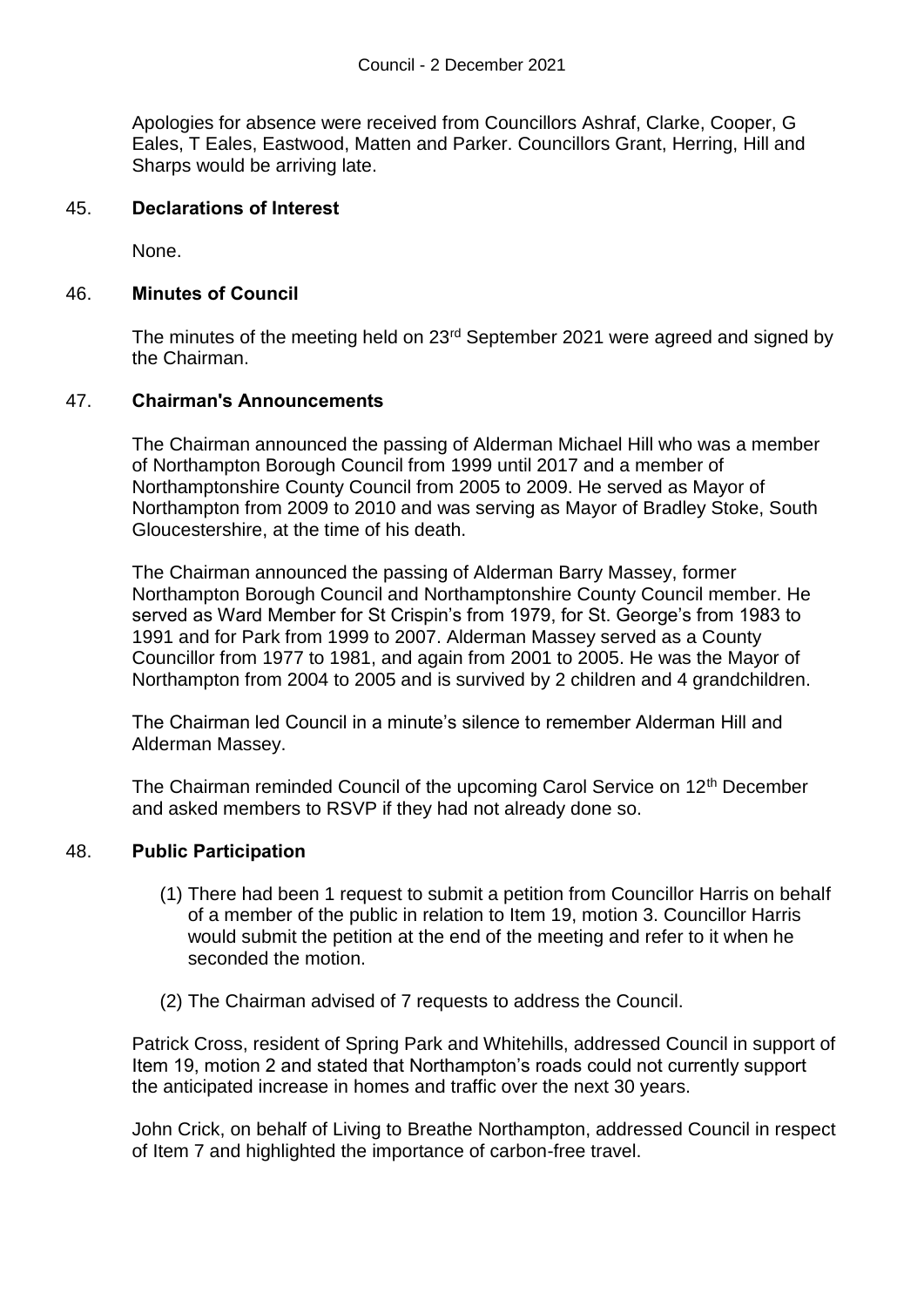Pel Ahmed, a student at Northampton University, addressed Council in support of Item 19, motion 5.

Crystal Liu, a student at Northampton University, addressed Council in support of Item 19, motion 5.

Clare Robertson-Marriott addressed Council in support of Item 19, motion 3 and noted that investors were moving away from fossil fuels in favour of more sustainable sources.

Tom Low addressed Council in support of Item 19, motion 4.

Lizzy on behalf of Northampton Youth Summit, addressed Council and expressed the need for a Youth Hub in Northampton where safety, opportunities and support for young people would be a priority.

There were 3 written questions from members of the public. Written responses were circulated at the meeting.

#### 49. **Written Questions**

21 questions had been received from Councillors and the answers had been tabled in accordance with the Constitution.

Question and answers were given as tabled unless where stated, supplementary questions were asked as detailed below.

In response to a supplementary question relating to question 4, it was explained that Veolia staff resources were being managed; KPIs were closely monitored in regular Cabinet reports.

In response to a supplementary question relating to question 6, Council was informed that accurate figures regarding recycling would be available in due course. A recycling promotion was also upcoming.

In response to a supplementary question relating to question 14, it was explained that 6-month and yearly check-ups took place for home-schooled children, however they fell under the jurisdiction of the schools.

In response to a supplementary question relating to question 21, it was advised that baby changing facilities would be looked at as part of a wider property review.

### 50. **Cabinet Reports and Record of Decisions Taken by the Cabinet**

Councillor Nunn presented his report as Leader of the Council and highlighted the salient points. In response to questions, the Leader advised that at a recent Transformation briefing, a workstream log was provided which updated Members of progress made. In relation to budget setting, priority areas had been identified and would continue to receive the necessary funding.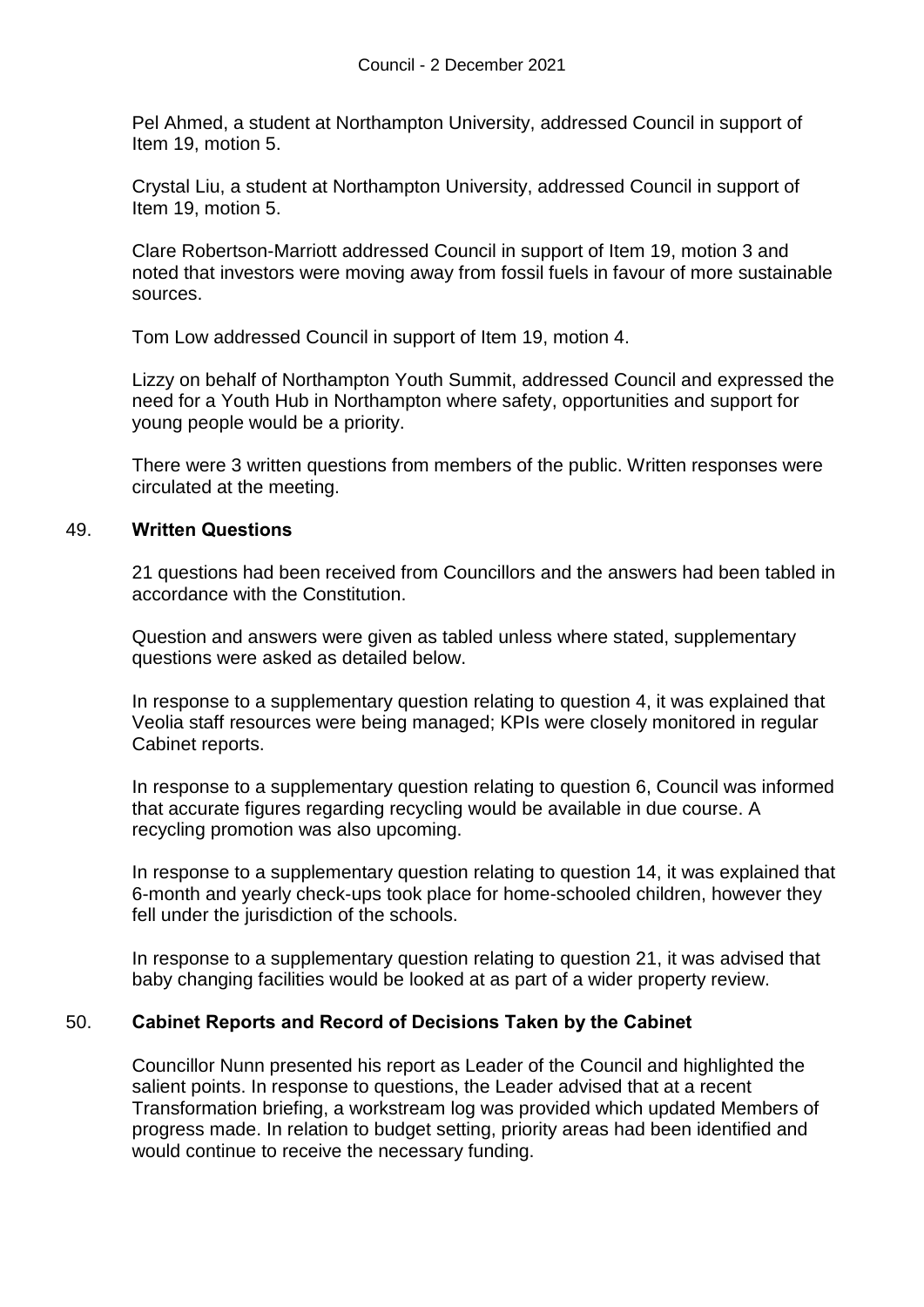Councillor Brown presented his report as Deputy Leader and highlighted the salient points. In response to questions, The Deputy Leader agreed to review underspends relating to the Disabled Facilities Grant and the underlying reasons. With regard to carbon-neutral homes, it was confirmed that NPH were looking into passive housing options.

Councillor Golby noted that the Health and Wellbeing Board at its meeting next week would be discussing the Disabled Facilities Grant process.

Councillor Larratt presented his report as Cabinet Member for Environment, Transport, Highways and Waste and highlighted the salient points. In response to questions, Councillor Larratt commented that West Northamptonshire would still benefit from HS2 with the recent cancellation of the northern arm. With regard to bus services, it was unfortunate that some services in West Northamptonshire were not yet running at full capacity, but efforts were being made to remedy this. Councillor Larratt confirmed that he was liaising with officers with regard to delayed EV charging points in several villages and that these would be installed as soon as possible, notwithstanding power supply challenges.

Due to the time limit applicable to this item, the remaining reports were noted.

### **RESOLVED:**

Council noted the Cabinet Member reports and the decision records from 14<sup>th</sup> September, 12<sup>th</sup> October and 9<sup>th</sup> November 2021 Cabinet meetings.

### 51. **Northampton City Status Bid**

Councillor Nunn presented a report which sought Council's endorsement for the bid of Northampton City Status.

The Chairman invited Chris Normington and Alex Paulley, Graduate Trainees, to speak on the report and show a short video in support of the bid.

Councillor M Brown seconded the report.

### **RESOLVED:**

Council endorsed the bid for Northampton City Status.

### 52. **Personal Safety for Councillors**

Councillor Hallam presented a report which summarised the steps the Council had taken to ensure Members were aware of their personal safety and were able to access appropriate advice and resources, as well as steps being taken by the Council to ensure the safety of Members.

Councillor Chauhan seconded the report.

Council discussed the report.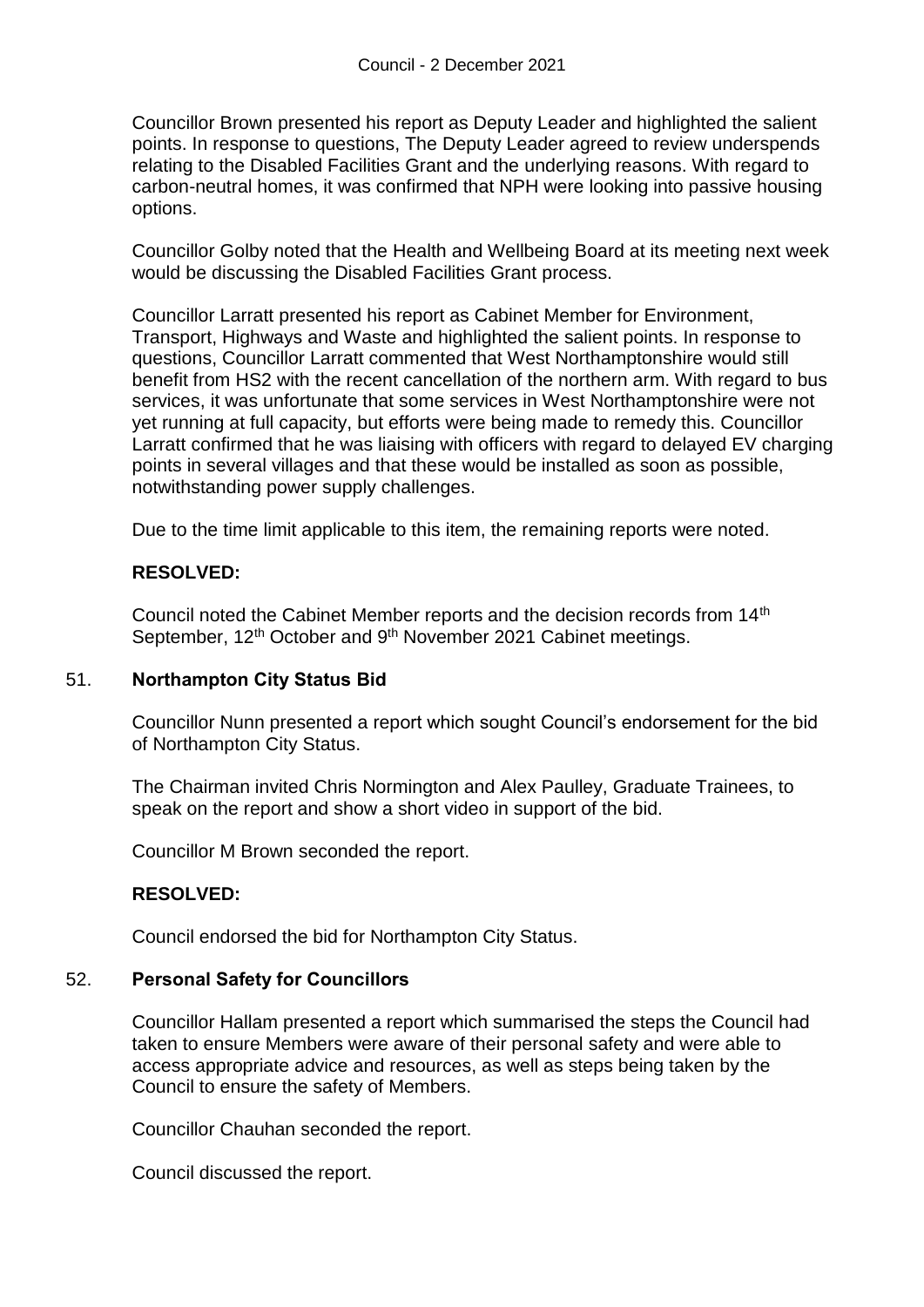# **RESOLVED:**

Council:

- 1. Noted the Personal Safety Guide for Councillors, attached at Appendix 1 of the report; and
- 2. Noted action being taken by the Council in a few areas related to the safety of Members, as set out in Section 6 of the report.

# 53. **Review of WNC Constitution**

Councillor A Brown presented a report which sought to report on the work undertaken by the Democracy & Standards Committee to review the Constitution, report the results of the consultation exercise during the summer and to seek agreement to formally approve the draft revised Constitution. Council was advised that the recommendations had been altered and now read:

- 3.1 It is recommended that Council:
	- a) Acknowledges the work of the Democracy & Standards Committee;
	- b) Agrees the additional proposals which were agreed by the Democracy & Standards Committee at its meeting on 23<sup>rd</sup> November 2021 be accepted with the exception of (h), which proposed changing the word "impracticable" to "not possible". Instead, a definition should be added to the glossary as follows: Impracticable - not possible without changes current resourcing or staffing levels
	- c) Council formally approves the draft revised Constitution to come into effect at the close of this meeting.

Councillor Patel seconded the report.

Council discussed the report. Whilst Members were concerned around restrictions in relation to questions to Cabinet Members and motions, it was noted that Cabinet Members were contactable all the time. A further review would come back to Council in 6 months.

# **RESOLVED:**

Council:

- a) Acknowledged the work of the Democracy & Standards Committee;
- b) Agreed the additional proposals which were agreed by the Democracy & Standards Committee at its meeting on 23<sup>rd</sup> November 2021 be accepted with the exception of (h), which proposed changing the word "impracticable" to "not possible". Instead, a definition should be added to the glossary as follows: Impracticable - not possible without changes current resourcing or staffing levels
- c) Formally approved the draft revised Constitution to come into effect at the close of this meeting.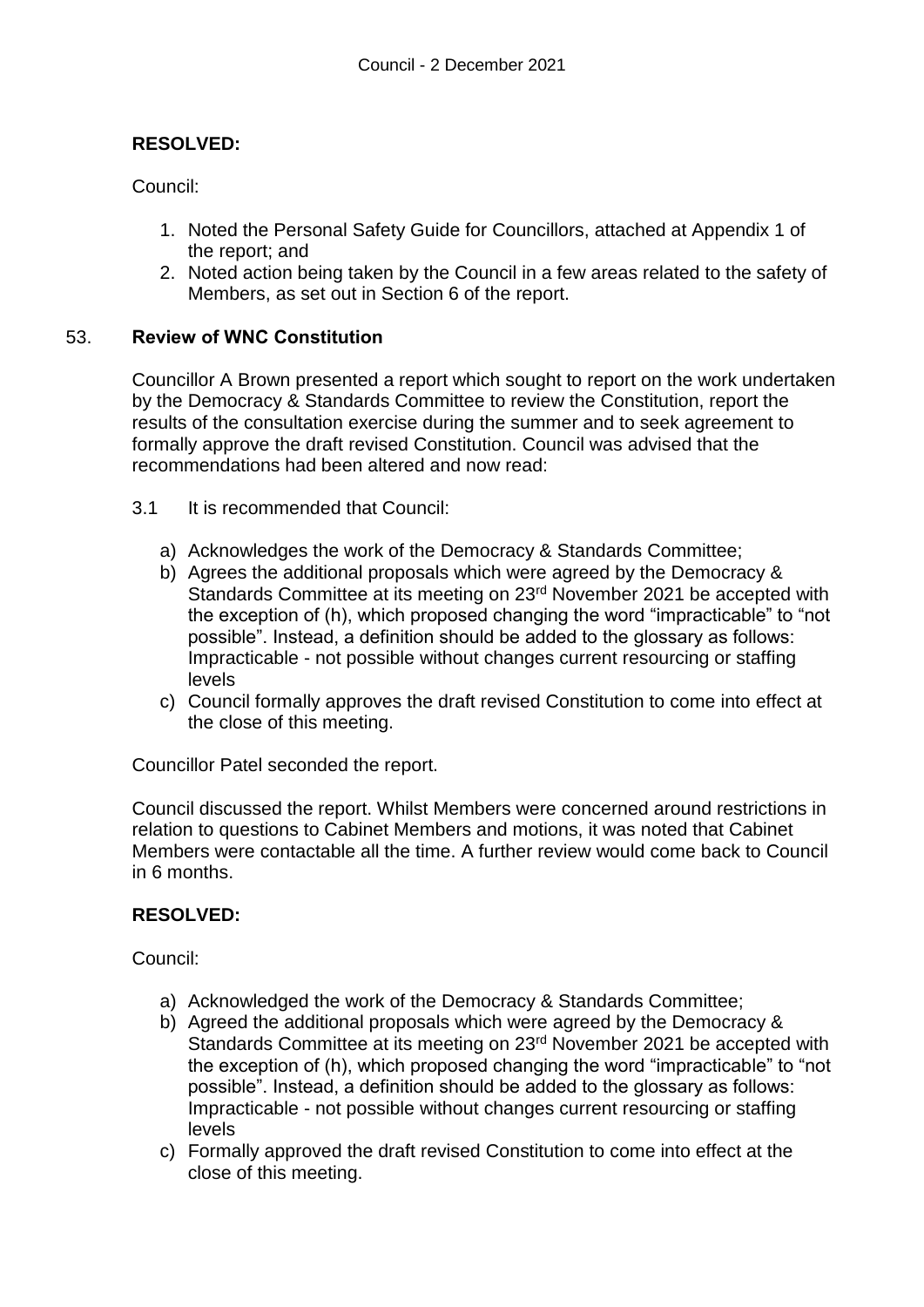# 54. **Annual Report of the Pensions Committee**

Councillor Longley presented the Annual Report of the Pensions Committee which sought to report on the work of the Pension Fund Committee over the previous year.

Councillor Morton seconded the report.

# **RESOLVED:**

Council noted the contents of the report.

# 55. **Annual Report of the local Pensions Board**

Councillor Longley presented the Annual Report of the Local Pension Board which reported on the Board's activities for the year.

Councillor Morton seconded the report.

#### **RESOLVED:**

Council noted the contents of the report.

### 56. **Annual Report of the Corporate Parenting Board**

Councillor Baker presented the Annual Report of the Northamptonshire Corporate Parenting Board for 2020-21.

Councillor Fowler seconded the report.

### **RESOLVED:**

Council noted the contents of the report.

### 57. **Horton Joint Health Overview and Scrutiny Committee**

Councillor Hallam presented a report which sought Council's agreement to participate in a joint health overview and scrutiny committee concerning the Horton General Hospital in Banbury and to agree the terms of reference for the committee and to appoint a councillor as a member.

Councillor Bowen seconded the report.

### **RESOLVED:**

Council:

a) Agreed to participate in the Horton Joint Health Overview and Scrutiny Committee with Oxfordshire and Warwickshire county councils.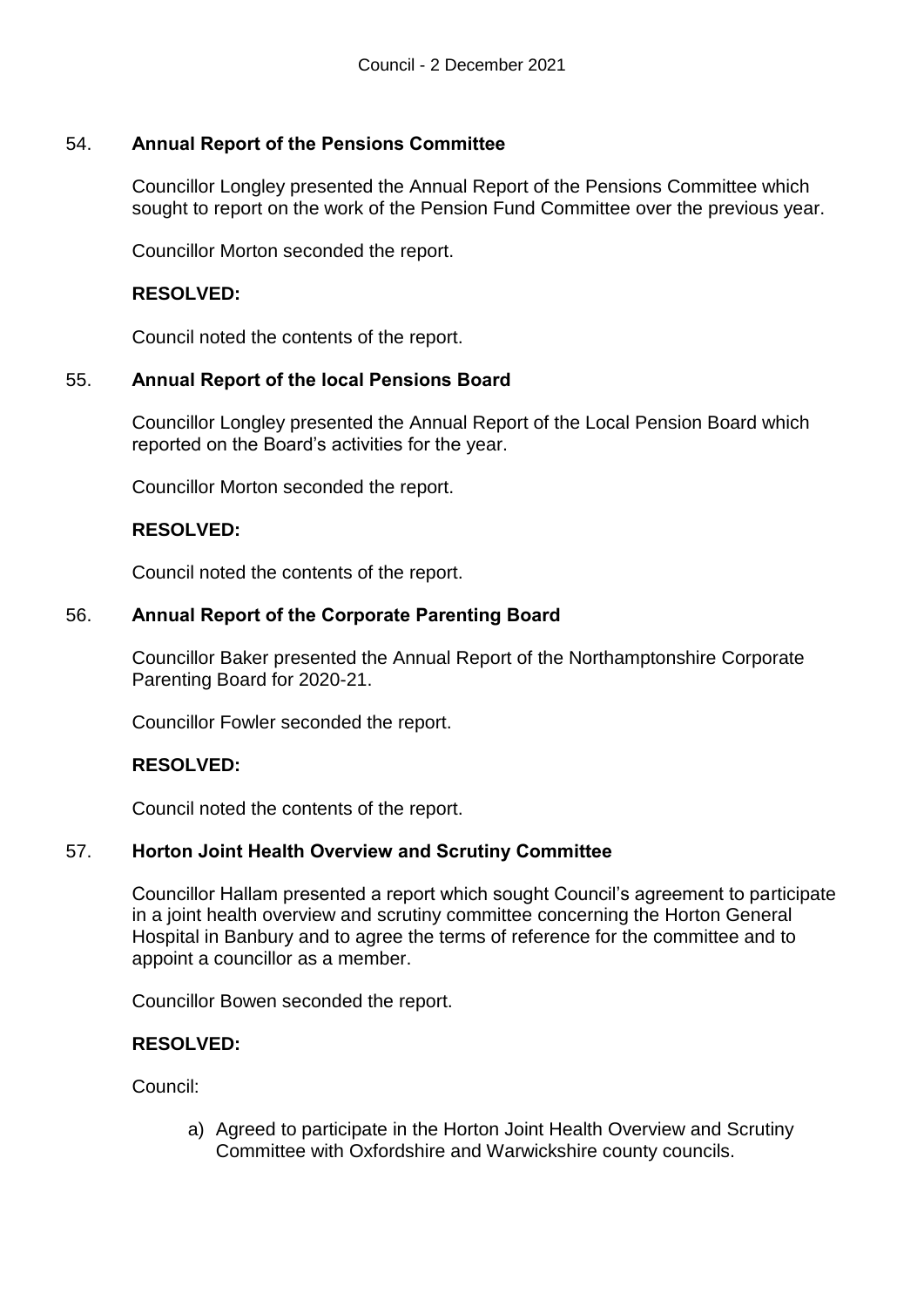- b) Agreed the terms of reference for the Horton Joint Health Overview and Scrutiny Committee set out at Appendix A of the report.
- c) Agreed to delegate the Council's statutory health scrutiny functions to the Horton Joint Health Overview and Scrutiny Committee solely in relation to scrutiny of those matters within the Joint Health Overview and Scrutiny Committee's terms of reference.
- d) Appointed Councillor Rosie Herring as a member of the Horton Joint Health Overview and Scrutiny Committee for 2021/22.

# 58. **Approval of the Local Council Tax reduction Scheme 2022-23**

Councillor Longley presented the Local Council Tax Reduction Scheme 2022/2023 which provided Members with an update on the proposed LCTRS for West Northamptonshire Council for the financial year 2022-2023, including the results from the recent consultation process. There were several additions to the recommendations, detailed below:

- 1. Additional support for care leavers
- 2. 100% disregard for war widows and war disabled pensions

Councillor Hughes seconded the report.

Council discussed the report.

### **RESOLVED:**

Council:

- a) Noted the contents of the report.
- b) Approved the Local Council Tax Reduction Scheme (LCTRS) for the financial year 2022-2023 as set out in the report including amending the LCTRS Regulations for pensioners in line with the uprating announced by DLUHC and uprating the working age Regulations in line with those announced by Department for Work and Pensions (DWP)
- c) Give delegated authority to the Executive Director Finance to make any changes to the LCTRS up to and including 31 January 2022 in consultation with the Portfolio Holder for Finance.

### 59. **Updated West Northamptonshire Council Pay Policy Statement**

Councillor Hallam presented the annual Pay Policy Statement in accordance with the requirements of Section 38(1) of the Localism Act 2011. The Pay Policy Statement must be updated annually and sets out pay for the directly employed workforce (excluding schools). The current policy covers the year 1 April 2021 to 31 March 2022.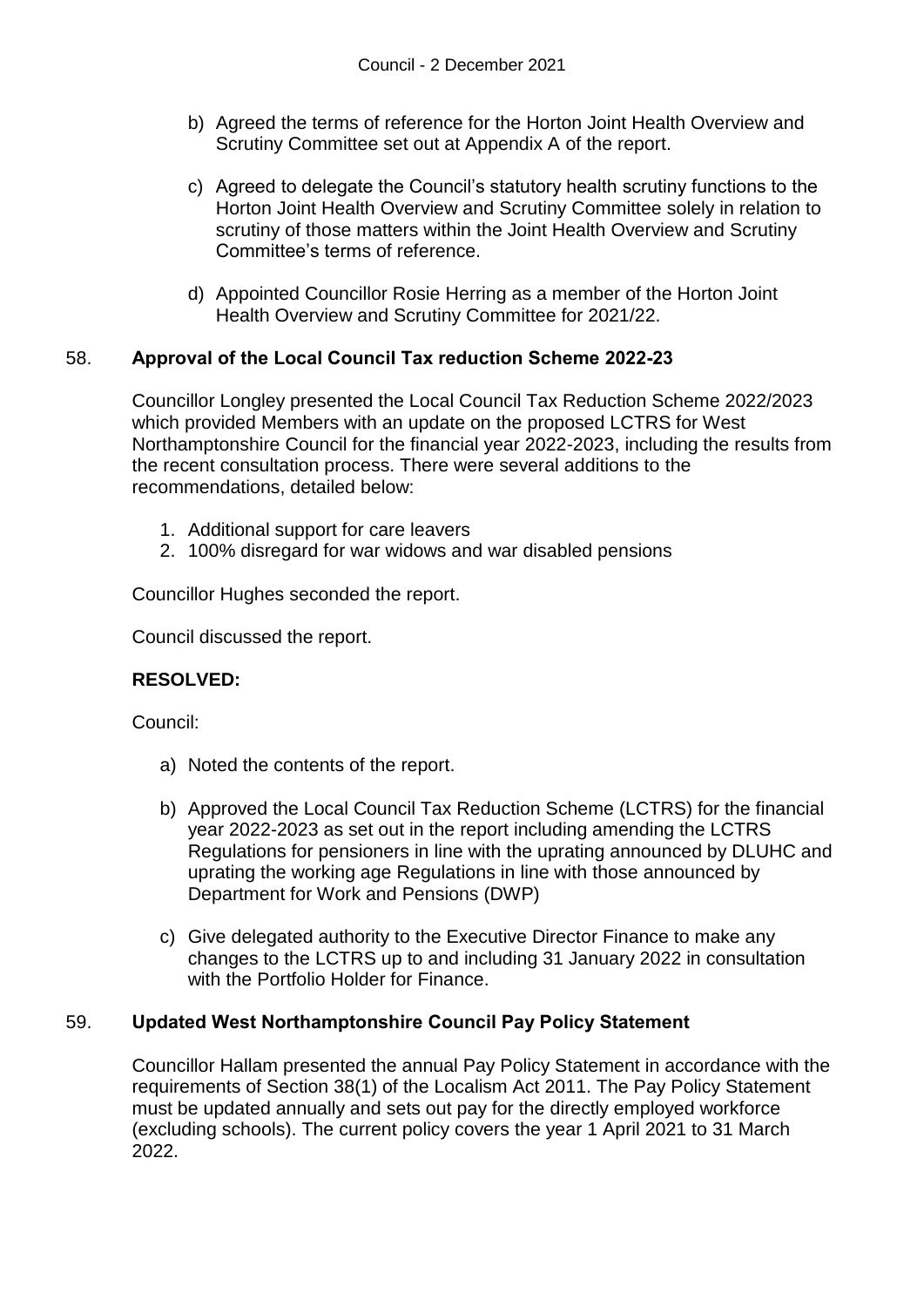Councillor Chauhan seconded the report.

Council discussed the report.

# **RESOLVED:**

Council approved the revised Pay Policy Statement.

# 60. **Middleton Cheney Parish Council: Order under section 91(1) of the Local Government Act 1972**

Councillor Hallam presented the report which sought to advise Council of the decision of the Director of Legal and Democratic Services exercising delegated powers in relation to the appointment of members to Middleton Cheney Parish Council.

Councillor Chauhan seconded the report.

Council discussed the report.

# **RESOLVED:**

Council noted the exercise of power delegated to the Director of Legal and Democratic Services.

### 61. **Director of Children's Services Recruitment and Interim Arrangements**

Councillor Baker presented a report to Council which sought members' approval to change the structure to include a single Director for Children's Services for West Northamptonshire and to note that the selection and appointment process for the Statutory Director of Children's Services role would be undertaken by the Senior Appointments Committee with the Chief Executive.

Councillor Fowler seconded the report.

Members offered their thanks to the current Director for Children's Services (DCS) for her efforts in bringing the Children's Trust was in a better and more stable place than it had been for a number of years.

Council discussed the report.

### **RESOLVED:**

Council:

- (a) Agreed that the senior leadership structure of the Council be amended to include a Director of Children's Services (DCS) role for West Northamptonshire Council with effect from February 2022.
- (b) Delegated authority to the Executive Director Finance in consultation with the Finance Portfolio holder to release one off funds to meet any costs over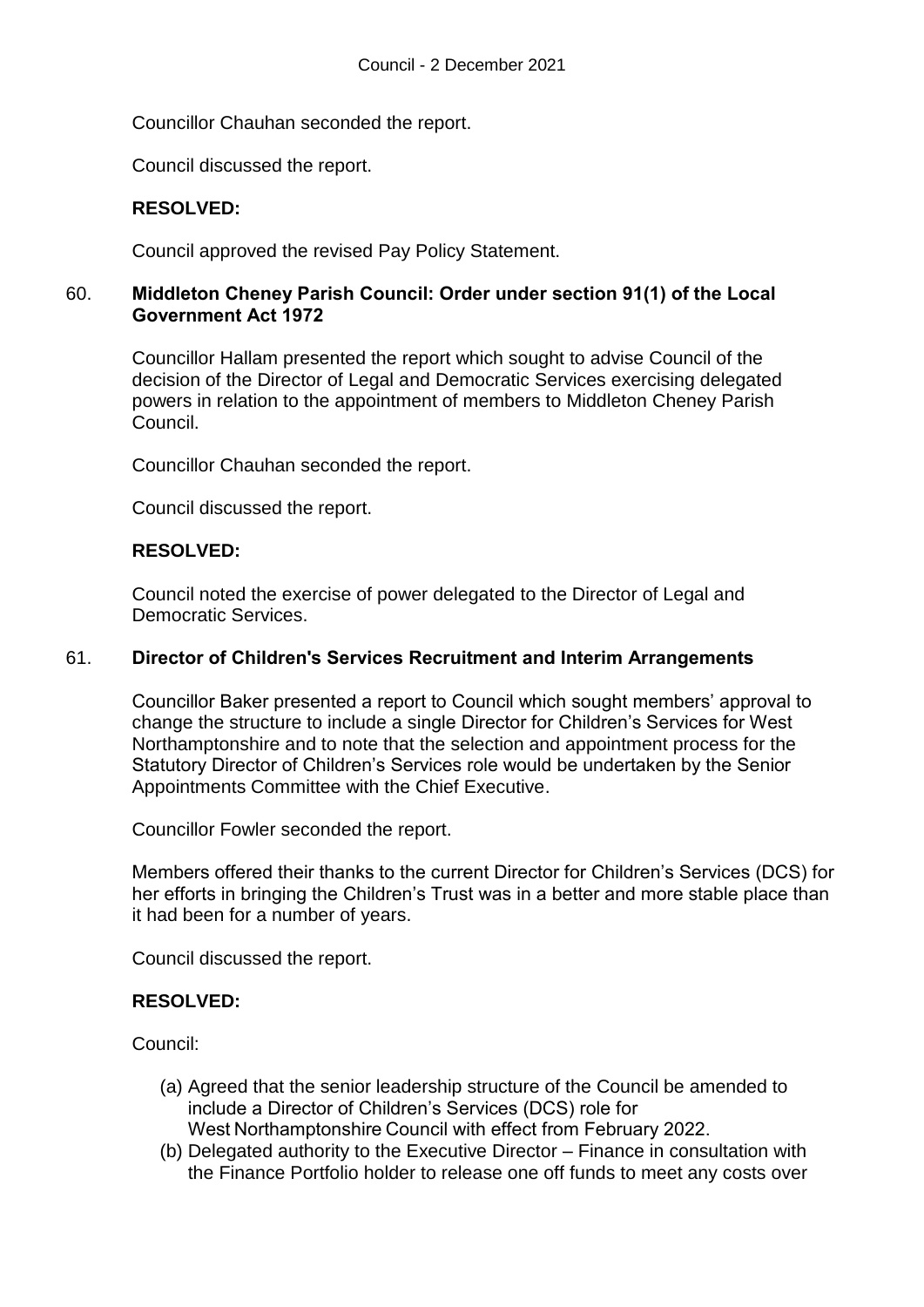and above the provision included in the base budget to meet the costs associated with the proposal.

- (c) Noted the intention to include a growth item within the draft budget proposals for 2022-23 to meet the ongoing increased costs associated with the proposals.
- (d) Noted that in accordance with the Staff Employment Procedure Rules the Senior Appointments Committee and the Chief Executive would take all necessary actions to complete the permanent recruitment process.
- (e) Noted that the Head of Paid Service would make an interim appointment in accordance with the Staff Employment Procedure Rules.

# 62. **Motions**

Motion 1

Motion 1 was withdrawn from the agenda prior to the start of the meeting.

### Motion 2

Councillor M Brown proposed and Councillor Rumens seconded:

"This Council agrees, in principle, with the creation of a new Dual Carriageway / Grade Separated Northern Orbital Road around the north of Northampton to reduce pollution and traffic through the town, especially residential areas, whilst supporting and safeguarding jobs, and providing infrastructure for future growth."

Councillor Harris proposed and Councillor Beardsworth seconded an amendment:

"This Council agrees, in principle, with the creation of a new Dual Carriageway / Grade Separated Northern Orbital Road around the north of Northampton, subject to having explored all other options to reduce pollution and traffic through the town, which could include extending park and ride schemes, the introduction of a form of emission charging for heavily polluting vehicles and the impact that an orbital road will have on the environment and embodied carbon. Any such scheme should be beneficial to all residential areas, rural and urban alike, whilst supporting and safeguarding jobs, providing infrastructure for future growth, and minimising further damage to the environment and pollution levels."

Council debated the amendment.

Upon a vote, the amendment Fell.

Council debated the original motion.

Upon a vote, the original motion was Carried.

### Motion 3

Councillor Humphreys proposed and Councillor Harris seconded: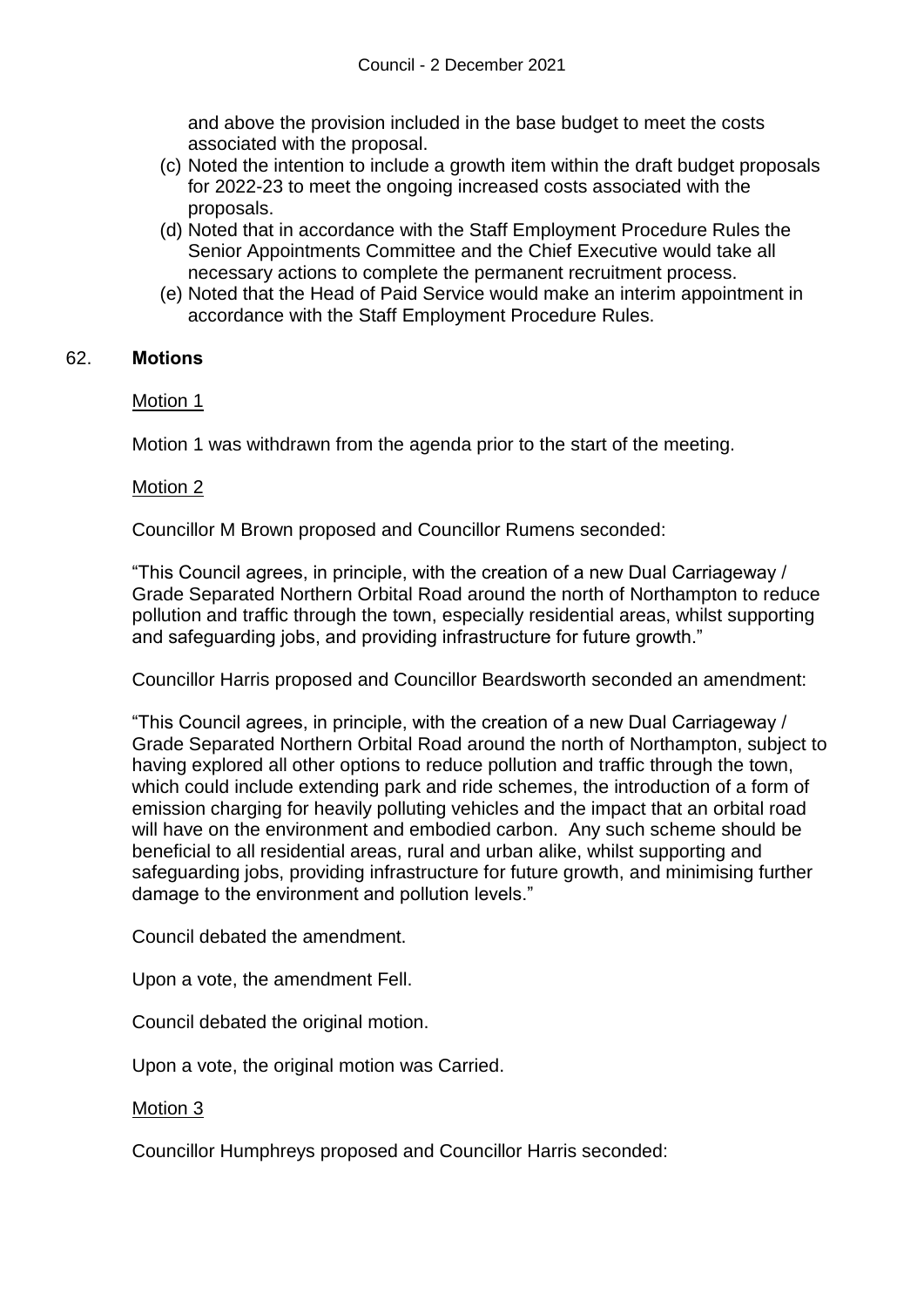"West Northamptonshire Council notes:

- West Northamptonshire and North Northamptonshire Councils have around £59 million invested in fossil fuels via the Local Government Pension Scheme.[1]
- The United Nations Paris 2015 Agreement commits our governments to keep the global temperature increase to under 2ºC and aim for 1.5ºC. Carbon budgets produced by the Intergovernmental Panel on Climate Change (IPCC), United Nations and the International Energy Agency show that preventing two degrees of warming relies on not burning 60-80% of all proven fossil fuels.
- With COP26 taking place in Glasgow in November 2021, there is increased emphasis by the UK government on showing global climate leadership, especially in relation to finance. Divesting our pension fund is a clear and meaningful action that can be taken at a local government level.
- Fossil fuel investments are financially risky as a result of both the Covid19 pandemic and the global transition to a more sustainable economic and environmental model. They are now being consistently outperformed by renewables.[2]
- Former Bank of England Governor Mark Carney warned in December 2019 that fossil fuel investments risk becoming "stranded assets" (i.e., worthless) as investors exit the sector. He asked,"A question for every company, every financial institution, every asset manager, pension fund or insurer – what's your plan?"
- As continued investments in fossil fuels pose material financial risks to portfolios, funds have fiduciary duties to consider the benefits of decarbonising as part of their investment strategies. Fiduciary duty is defined by the Law Commission as "ensuring that pensions can be paid, ensuring that this is undertaken at the best possible value".
- Pension funds have a legal duty to treat members "fairly as between them". That means taking seriously the longer-term interests of younger members who may well be affected more by the climate transition.

This Council therefore commits to:

- 1. Reviewing its Investment Strategy and developing and implementing a Responsible Investment Policy which rules out new investments in fossil fuel companies.
- 2. Calling on the combined Pension Fund for West and North Northamptonshire to divest from fossil fuels by requesting its representative(s) on the Pension Fund Committee to call for the development and adoption of responsible investment policies which:
	- (a) Immediately freeze any new investment in the top 200 publicly traded fossil fuel companies.[3]
	- (b) Divest from direct ownership and any commingled funds that include fossil fuel public equities and corporate bonds within as short a period of time as possible given market forecasts.
	- (c) Set out an approach to quantify and address climate change risks affecting all other investments.
	- (d) Actively seek to invest in companies that will reduce greenhouse gas emissions and minimise climate risk.
- 3. Recognising that fossil fuel investments should be considered as part of the council's 'carbon footprint' and divesting our pension fund is one of the most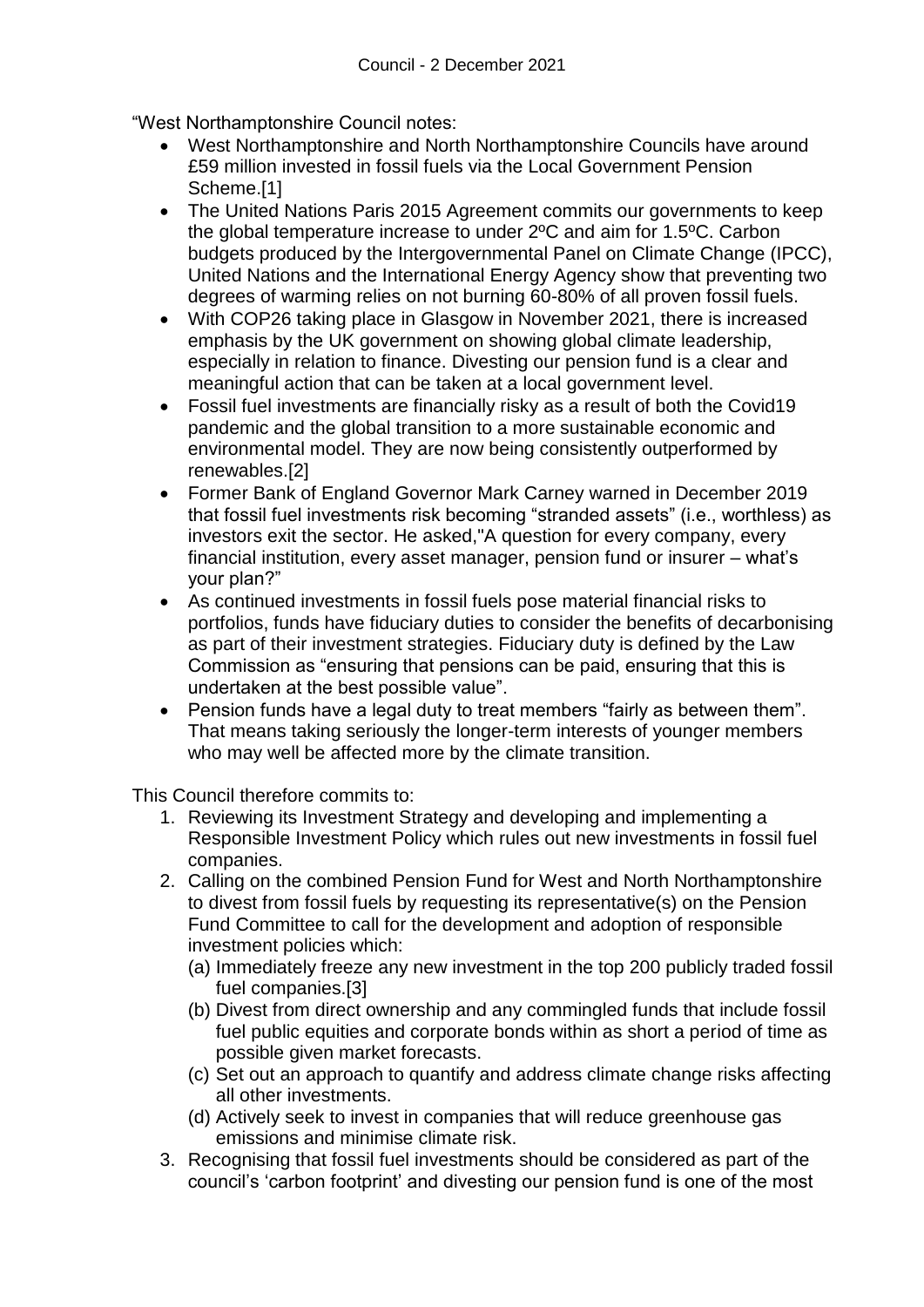impactful steps we can take to reduce our impact on our community and the world.

#### **Footnotes**

- [1] 2021 figures taken from the report 'Divesting to protect our pensions and the planet – An analysis of local government investments in coal, oil and gas'. Available at: https://www.divest.org.uk/councils
- [2] Energy Investing: Exploring Risk and Return in the Capital Markets, Joint Report by the International Energy Agency and the Centre for Climate Finance & Investment, Paris. Available at: https://www.iea.org/reports/energyinvestingexploring-risk-and-return-in-the-capital-markets
- [3] As determined by the most recent Carbon Underground 200 list.

Council debated the motion.

Upon a vote, the motion Fell.

At 22:30 the Chairman drew Council's attention to Rule 10 of the Council Procedure Rules:

#### *10. Extension of the meeting*

- *10.1 If the business of a Council meeting has not been concluded by 10.30 pm, the Chair will draw the attention of the meeting to the time and to this Rule.*
- *10.2 In the case of any motions or recommendations on the agenda that have not been dealt with by 10.30 pm the Chair will decide whether to end the meeting or to deal with the outstanding matters provided that those matters can reasonably be dealt with by 10.45pm.*
- *10.3 Where the outstanding matters cannot be dealt with by that time each item will be put to the vote without further debate and a vote will be taken on whether the item should be accepted, rejected, referred, deferred or withdrawn.*

The following motions were put to the vote without debate.

#### Motion 4

An amendment to the motion was accepted by Councillor Beardsworth.

Amended motion to read:

"This Council notes that:

It is evident that climate change is here and already impacting on our environment. With Cop26 fresh in our minds and the effects of climate change very much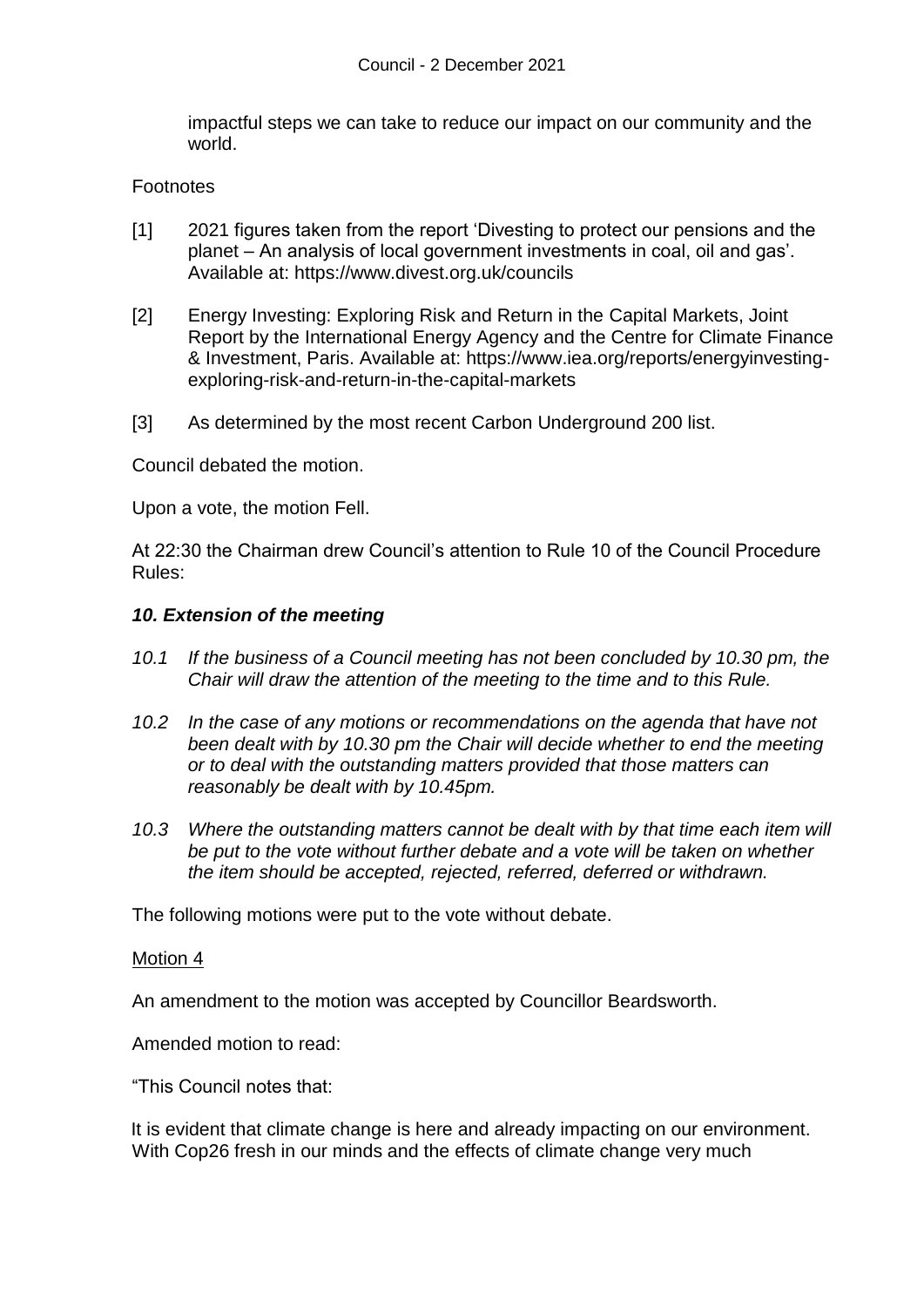demonstrated by fires and flooding across the world and with gales and torrential rain across the country we need to act.

We call upon the council to work proactively with the environment agencies and as the Lead Local Flood Authority to prevent the flooding that took place in the town in 1998 and 2018 and across the county.  We must make sure that everything possible is done to protect homes and businesses from flooding.

With this in mind, this council resolves to:

- Liaise with the relevant agencies to ensure that rivers have received the appropriate maintenance as needed, such as dredging, to minimise any risk of future flooding
- Reviews preventive measures that currently exist and
- Reviews all Flood investigation reports from May 2018 published in January 2019 to monitor actions and recommendations for completion, recommends any further action that needs to be taken and reports back to this council.
- Provides parish and town councils with a well-publicised schedule of routine maintenance for all gulley and drainage works (cleaning and clearing), ensuring sufficient notice to ensure that vehicles are not parked over drains to prevent access for maintenance works.
- Urgently review any proposed housing developments in the vicinity of flood plains which, if allowed to progress, will simply compound the problem."

Upon a vote, the motion Fell.

### Motion 5

An amendment to the motion was accepted by Councillor Stone.

Amended motion to read:

"The West Northamptonshire Council has embraced the challenge of providing a welcome and refuge for incoming Afghan families and households seeking sanctuary from the crisis in Afghanistan.

In providing a welcome and working to meet the needs of the incoming refugees we have learned a great deal and have been pleased to be part of a national network delivering the Government's Afghan Relocations and Assistance Policy (ARAP) scheme, including safe passage, relocation and resettlement.

The Council is committed to supporting refugee and migrant communities who have fled violence and persecution and been offered safety and sanctuary in our area. As part of this work it supports the initiative to make West Northamptonshire a recognised 'Council of Sanctuary'.

City of Sanctuary UK is a charitable organisation that provides a focus for coordination and development of a network of groups that are focused on bringing about both local and national social change. It started in Sheffield in 2007 and now involves over 50 Cities and towns, including Northampton, which became a Town of Sanctuary in 2015.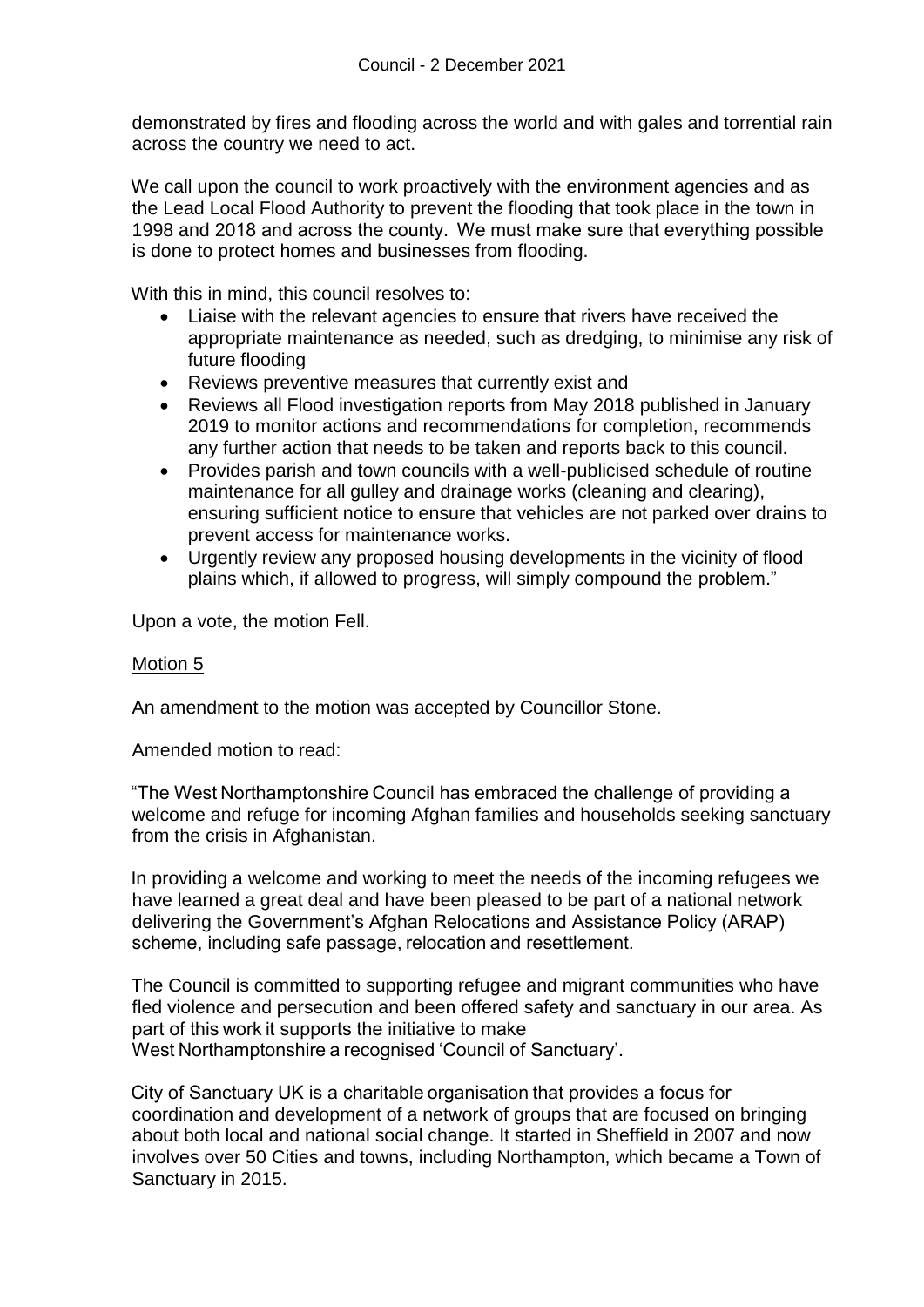In December 2020, the City of Sanctuary Local Authority Network was launched. Its aims are to support the development of a network of local authorities that are working towards the City of Sanctuary vision; and to promote the embedding of a culture and practice of welcome in local authorities to support the City of Sanctuary theory of change.

The Council understands the important role it can play in welcoming people who are fleeing violence and persecution by offering them safety and sanctuary and therefore resolves to:

Apply to become a member of the City of Sanctuary Local Authority Network

Upton a vote, the motion was Carried.

# Motion 6

Proposed by Councillor Harris and seconded by Councillor Humphreys:

"This Council notes that:

- Every river in England is now polluted beyond legal limits.
- The Environment Agency rated only 14% of rivers as 'Good' in 2019.
- This chemical pollution is mostly caused by sewage discharges from water companies and the run-offs of nutrients from farms.
- 36% of English rivers have been damaged by water companies.
- In England, water companies released untreated human waste directly into our waterways over 400,000 times for a total of 3 million hours in 2020 alone.
- Government funding to the Environment Agency to monitor river quality and regulate farms and water companies has dropped 75% since 2010/11.
- In 2020 just 3.6% of pollution complaints made to the Agency resulted in penalties.
- Farms are now almost never inspected, water quality is rarely tested, and water companies can pump raw sewage into rivers with virtual impunity.
- In addition, tyre particles, metals from brake pads, and hydrocarbons from vehicle emissions wash off road surfaces and into rivers introducing potentially carcinogenic material into the water supply.
- The River Nene is particularly threatened by further sewage discharges.

Council believes that, as host nation of the 26th UN Climate Change Conference of the Parties (COP26) in Glasgow on 31 October – 12 November 2021, the UK Government should commit to:

- Restoring Environment Agency budgets to deliver the necessary oversight.
- Increasing inspection regularity of water companies and farms, and rigorously prosecuting offenders through the Environmental Audit Committee and Ofwat.
- Funding local and highways authorities to introduce systems to prevent road pollutants from entering our water courses.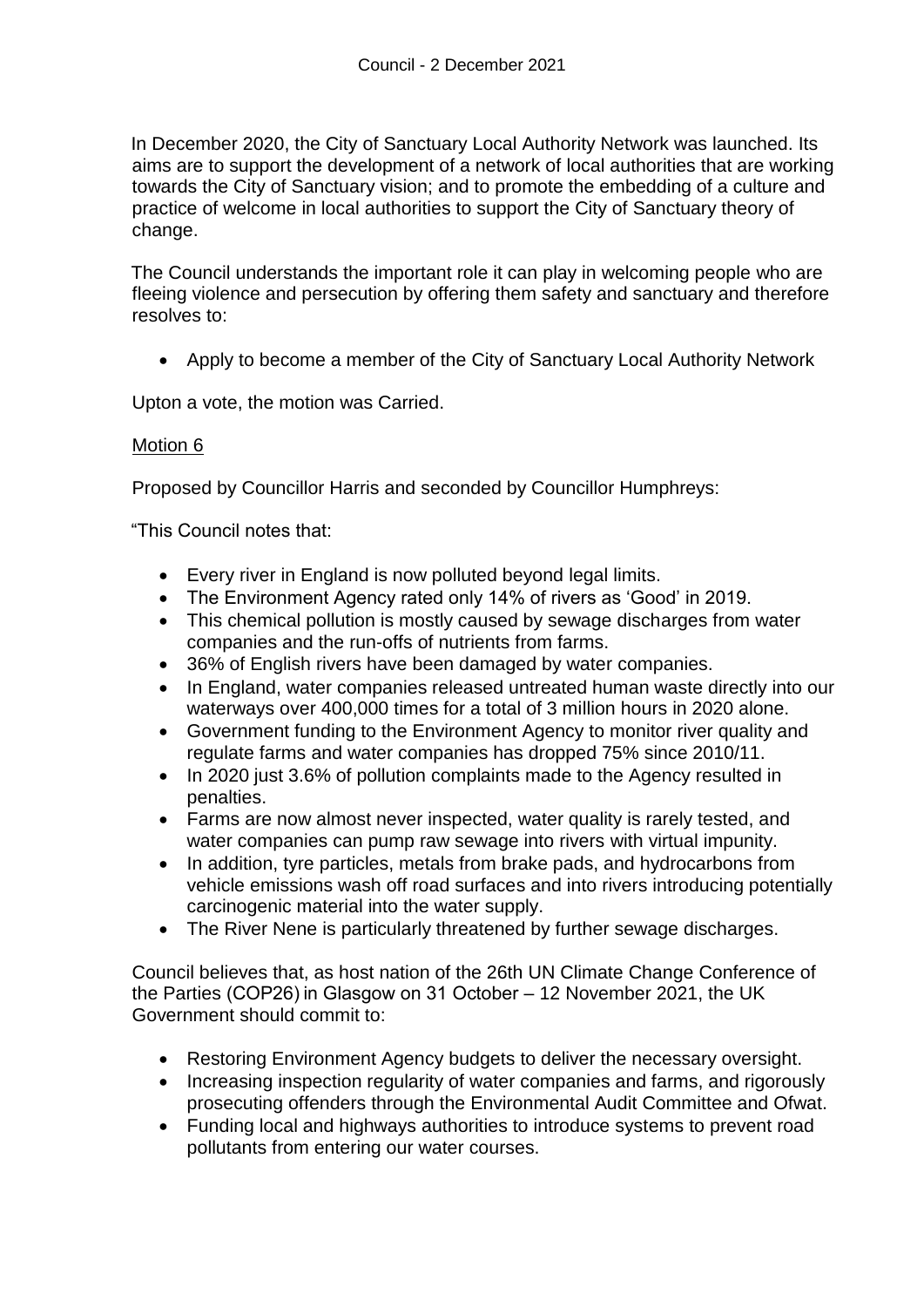Council resolves to request the Chief Executive write to:

- The Secretary of State for Environment, Food and Rural Affairs calling for the Government to make these commitments as host nation of COP-26.
- The Chairperson of the Parliamentary Environmental Audit Committee to advocate for greater enforcement of existing regulatory powers.
- The Chief Executive of Anglian Water calling for urgent action to address the impact of waste-water discharges on our local rivers.
- The Regional Director of the National Farmers' Union requesting clarification on the action being taken locally by farmers to prevent nutrient run-off.
- The charities River Action and The Rivers Trust expressing this Council's support for their campaign to restore the health of Britain's rivers.
- Our local MP's expressing the council's concerns about the ongoing impact that this practice has on the environment and public health."

Upon a vote, the motion Fell.

### Motion 7

A revised amendment to the motion was accepted by Councillor Roberts.

Amended motion to read:

"That the Cabinet will carry out a feasibility review into the advantages and disadvantages of introducing a 20mph speed limit across urban and appropriate rural areas of West Northamptonshire, reporting on its probable impact on fatal and serious accidents, pedestrian safety, traffic congestion, air pollution and journey times.

The review should consider the opportunities provided by Active Travel funds and Living Streets initiatives and recognises any work that will need to be done to have a willing police force ready to enforce.

Furthermore, the feasibility review will resolve to investigate the implementation of "no idling zones" and/or no drive outside schools and hospitals to improve air quality."

Upon a vote, the motion Fell.

### Motion 8

Motion 8 was withdrawn by Councillor McCord.

#### Motion 9

Proposed by Councillor T Eales and seconded by Councillor Russell.

This council reaffirms our commitment to tackling climate change and ensuring a carbon neutral West Northamptonshire by 2030.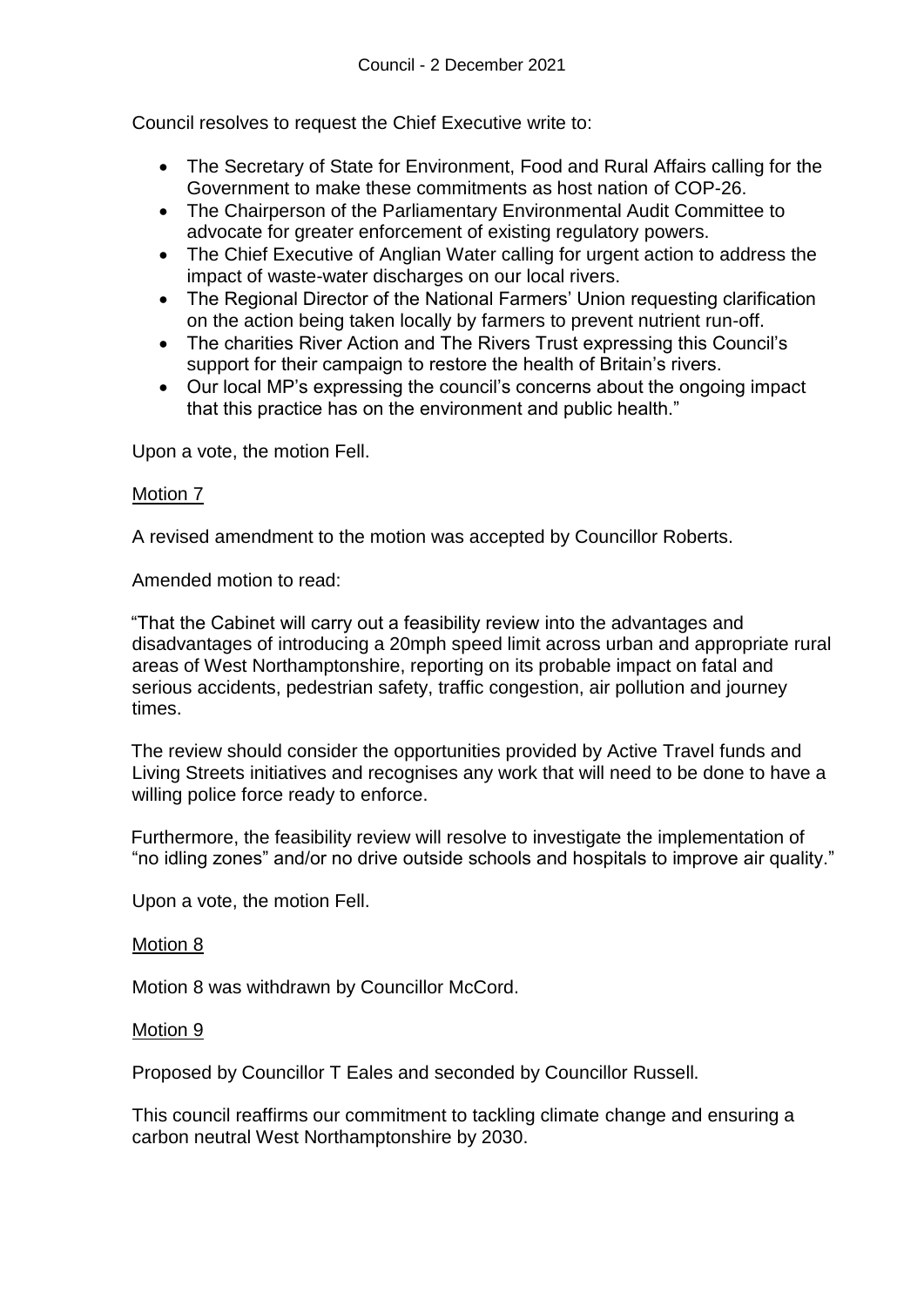To that end, council acknowledges the work of UK 100 (https://www.uk100.org/) a network of highly ambitious local government leaders, which seeks to devise and implement plans for the transition to clean energy that are ambitious, cost effective and take the public and business with them. It supports decision-makers in UK towns, cities and counties in their transition to Net Zero. It is the only network for UK local leaders focused solely on climate, clean energy and clean air policy.

This council therefore agrees for this authority to become a member of UK 100 and take the membership pledge, which is:

- We will continue to lead the UK's response to climate change, acting sooner than the government's goal by making substantial progress within the next decade to deliver Net Zero. We will use our experience and achievements to advocate to the UK government in order to accelerate the delivery of ambitious local climate action. With greater powers and funding, we would go further.
- We commit to do everything within our power and influence to rapidly reduce our greenhouse gas emissions and work with our residents and businesses to bring our wider communities' emissions in line with Net Zero as soon as possible.
- We pledge to understand our impact on climate change, prioritise where action needs to be taken and monitor progress towards our goals. We will reduce our emissions at source and limit the use of carbon offsets as part of the global effort to avoid the worst impacts of climate change.
- We are closer to the people who live and work in our communities, so we have a better understanding of their needs. This means we can collaborate with them to build consensus for the solutions we need to transition to a Net Zero society that delivers multiple benefits and is fair, just and works for everyone."

Upon a vote, the motion was Carried.

### Motion 10

Proposed by Councillor E Roberts and seconded by Councillor Jolley:

As an employer who cares about the impact of domestic abuse, we will seek to lead by example and be a model employer on the issue to protect our employees. To that end we will sign the GMB Charter to Stop Domestic Abuse and pledge to:

- 1. Support employees who are experiencing Domestic Abuse to access support services and information confidentially.
- 2. Ensure that those experiencing Domestic Abuse will not be disadvantaged within the terms and conditions of their employment and will take all reasonable measures to facilitate any needs in the workplace.
- 3. Commit to working/participating with other organisations to facilitate best support for those experiencing Domestic Abuse.
- 4. Provide all employees with access to toolkits, information and our policies on domestic abuse, in a format that is easily and discretely accessible within the workplace.
- 5. Ensure that we have employees trained across our organisation to provide adequate access to support within the workplace for all employees. Staff trained